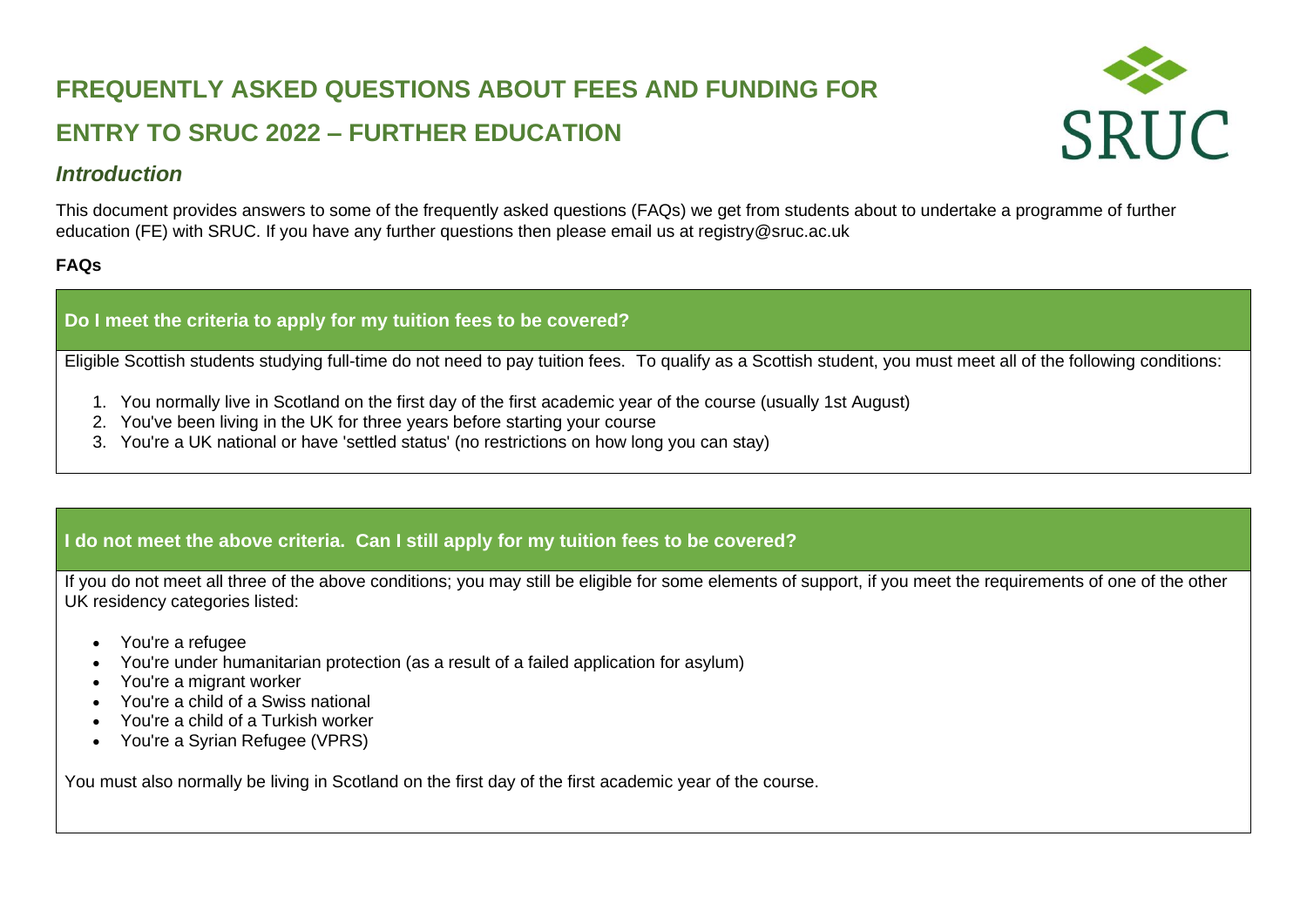# **Where and how do I apply for funding?**

Further Education students apply to their college for fees. This type of funding is called a 'Bursary'.

We have an online funding application where you apply for your bursary. If you have sent us your acceptance for a place on a course, you will be sent an email with a link to your online Bursary Funding application. The link will be sent to you end of May. We will send this to the email address you registered with us. (Please let us know if this has changed).

You should complete the online application and return this using the instructions provided. **Please remember to include any additional documents requested in the application**. You should do this even if you are still awaiting your exam results.

If you have not received this email from us by mid-July (and you have sent your acceptance form), then please contact our funding team via registryfunding@sruc.ac.uk

# **I am attending SRUC to complete an FE course, but I have already studied before, what happens in this case?**

Awards will not normally be offered if you have previously received financial support for any full-time course that you studied over the age of 18 years or if you hold a qualification at HNC level or above. However, if you have previously undertaken a course while under the age of 18 years, you can apply for a second award if you are 18 years of age or over before the start of your new course.

The college may also make an award if your current course is a direct progression from your previous course if certain other specific criteria apply. You can contact the Student Funding Team for more advice if you fall into this category.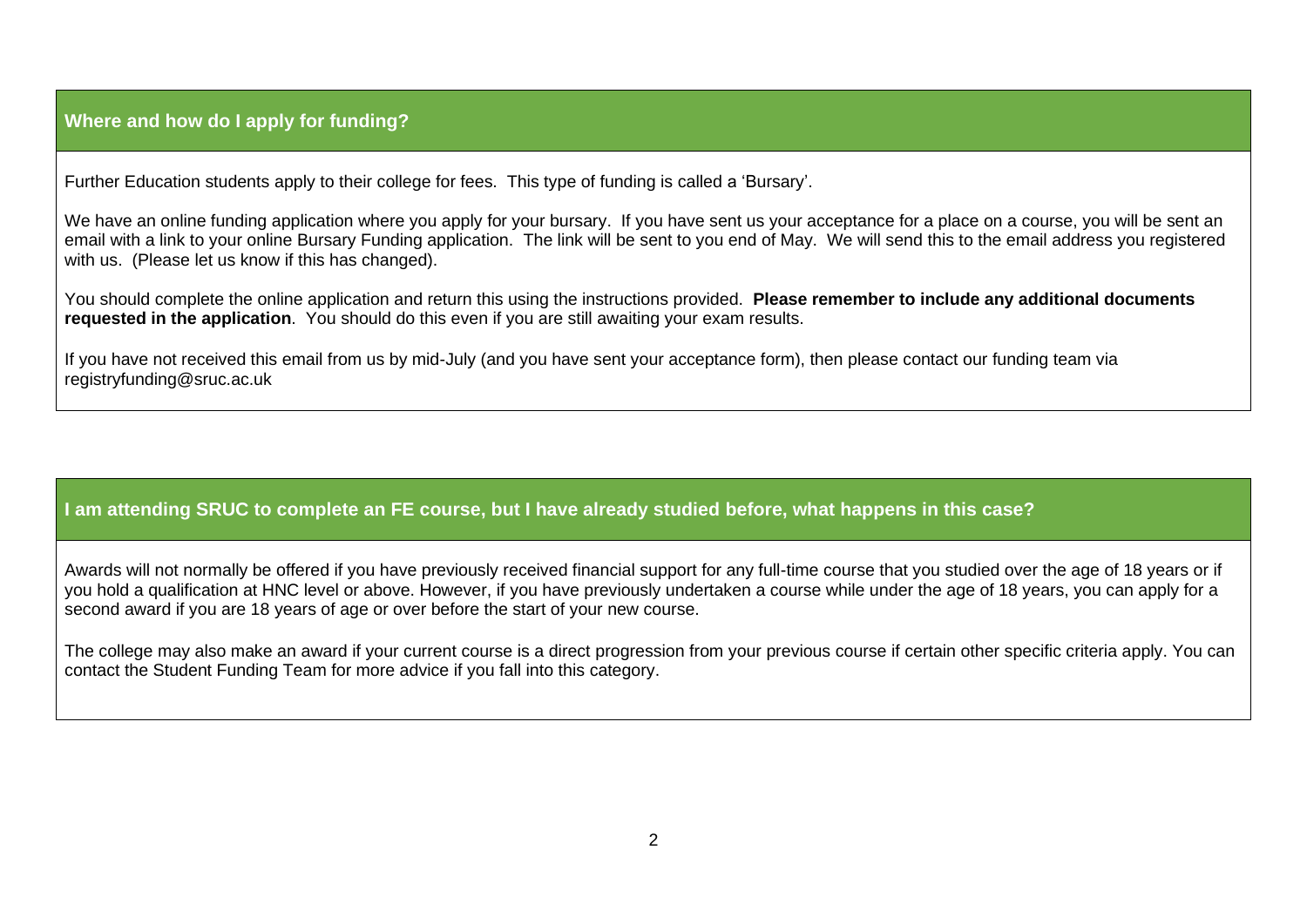## **What funding is available for FE students?**

## **Please note, the figures below are for 2021/22 and may change slightly for 2022/23.**

## **Education Maintenance Allowance (EMA)**

If you're under 18 years old at the start date of your course, then an Educational Maintenance Allowance (EMA) is available based on your household income. In addition to EMA, all students under 18 years will receive help with travel expenses and essential course materials.

If household income is below £24,421 (£26,884 if more than one child in full-time education) you could receive £30 per week to help with your living costs.

- You do not need to pay an EMA back.
- You must meet the residency criteria.

Part-time students under 18 years old can also make an application for EMA.

If you turn 18 years old during your course, you will remain on EMA.

### **Further Education Bursary**

This is available for Full-time students on a further education course. Funding will be allocated depending on age, household income and personal circumstances which will need to be proven with evidence. Current rates for FE bursary are as follows:

| FE Bursary maintenance rate<br>for students living at parental<br>home | £84.30 per week  | FE Bursary maintenance rate for<br>£106.53 per week<br><b>Self-Supporting students</b>                                                                                                                                                                                                                                                                                                                                          |
|------------------------------------------------------------------------|------------------|---------------------------------------------------------------------------------------------------------------------------------------------------------------------------------------------------------------------------------------------------------------------------------------------------------------------------------------------------------------------------------------------------------------------------------|
| <b>FE Care Experienced Bursary</b>                                     | £202.50 per week | N.B. Full time FE care experienced students can apply through the College<br>for the FE Care Experienced Bursary. We will also pay you travel over and<br>above this if you live more than 2 miles from your campus. Any student<br>who has been in Care at some point in their lives can apply for this Bursary.<br>You will have to provide us with a letter from your Social Worker to confirm<br>you have experienced care. |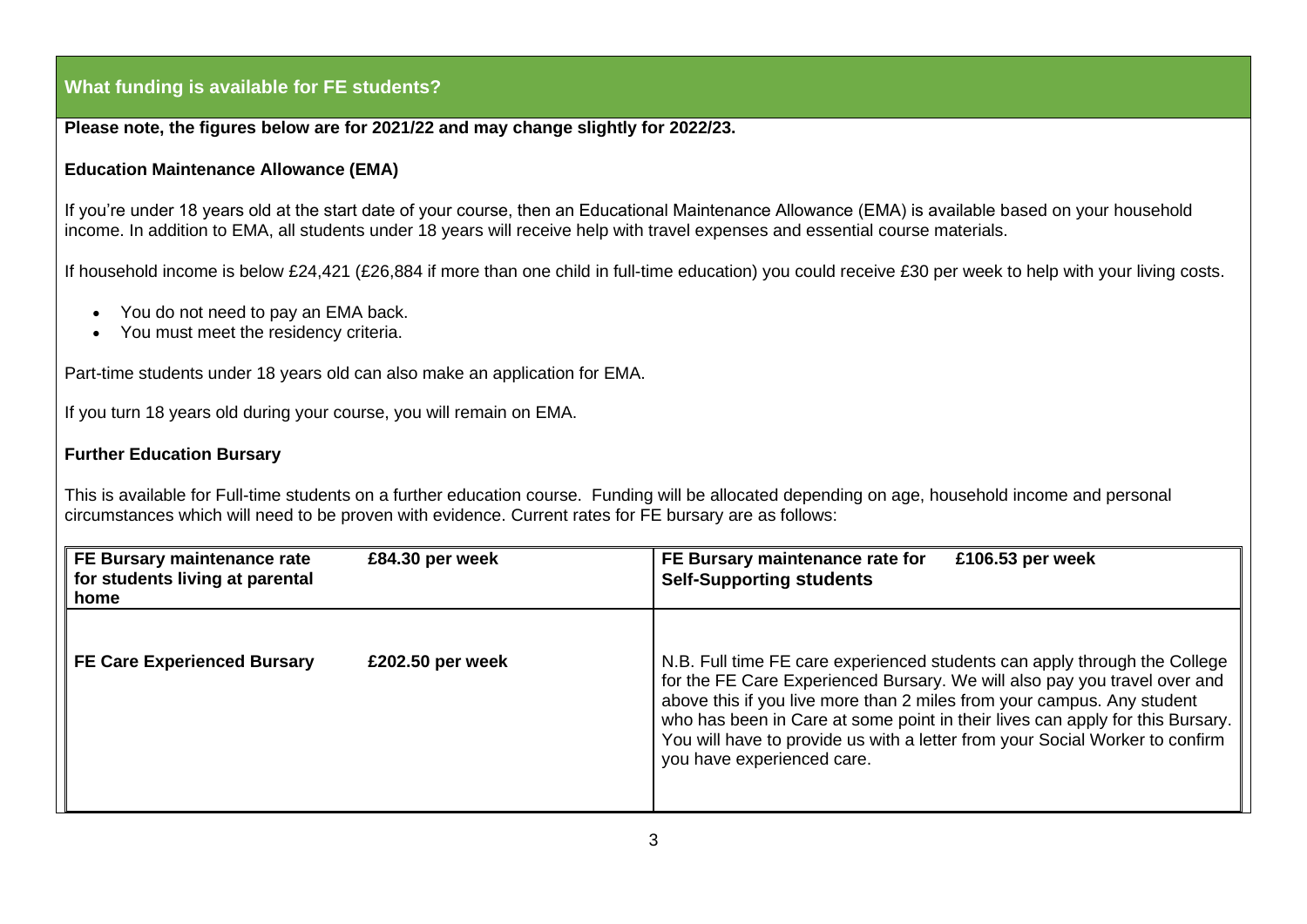#### **Continued**

Example of household income and the deduction from your award are shown below (based on a 41-week course)

| <b>Household income</b> | <b>Deduction from award</b> |
|-------------------------|-----------------------------|
| Less than £24,275.00    | <b>NIL</b>                  |
| £24,275.00              | £45.00                      |
| £35,000.00              | £1,179.15                   |
| £41,735.00              | £1,892.67                   |
| £45,000.00              | £2,238.58                   |
|                         |                             |

The bursary can also help towards the cost of accommodation, but again, this is dependent on your household income.

## **I think I have been in the care system, but unsure?**

## **What is a Care Leaver?**

A care leaver is defined as a person who has been looked after by local authority social services i.e. foster care, residential care etc. "Looked after/accommodated" includes at home under a care order, in foster care, in local authority accommodation, or under formal kinship care.

# **My parent's income is above the threshold. Should I still apply for Bursary?**

Yes, you should still apply as you may be eligible for your tuition fees and workwear, if you meet the residency criteria set out above. Students under 18 are entitled to non means tested travel so may also be eligible for travel.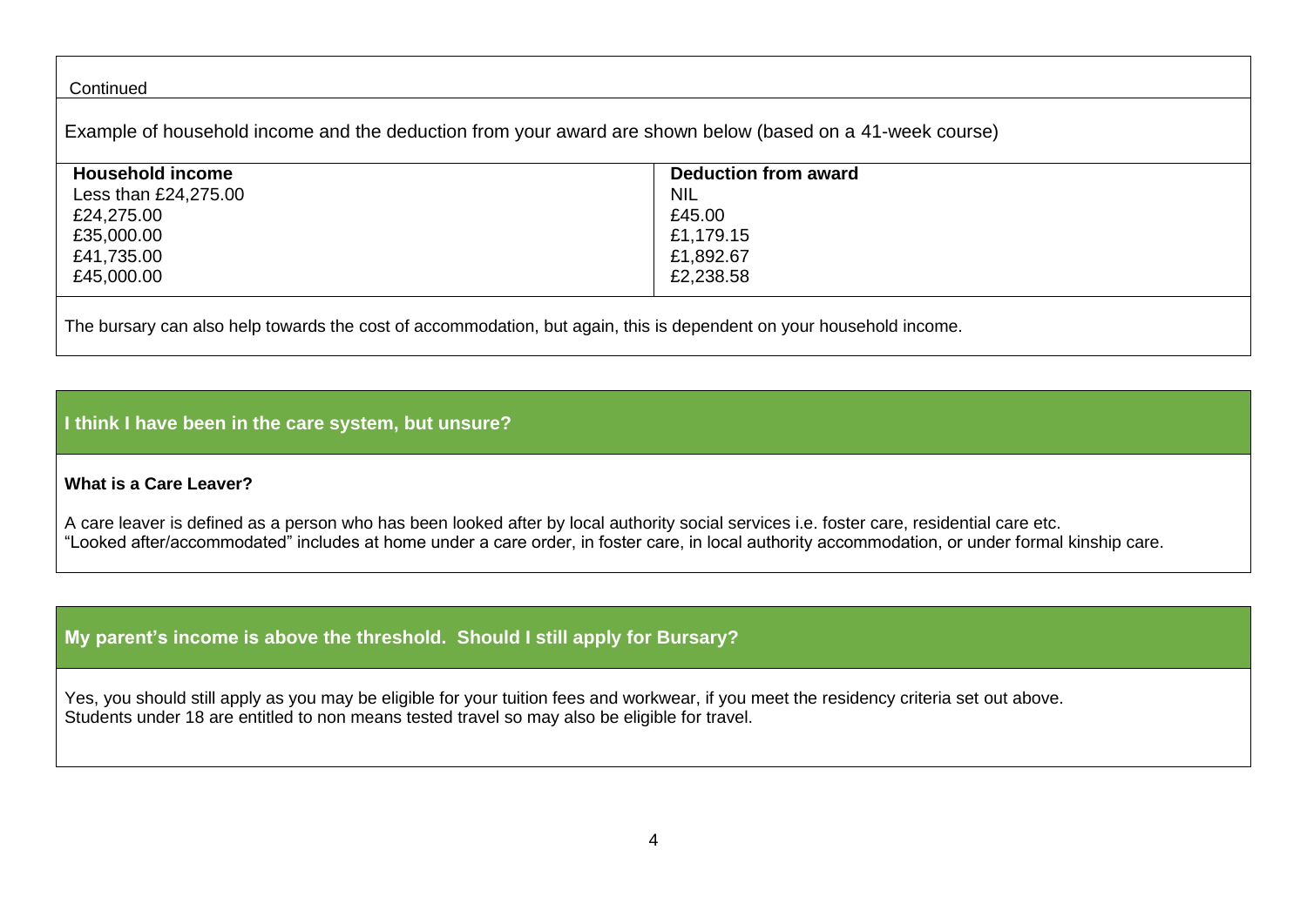## **Can I apply for help with Travel Expenses?**

Travelling expenses may be paid if you live more than two miles from the College and are calculated on the cheapest ticket available for public transport. If you are coming by car the mileage rate paid is 18.65 pence per mile. Expenses are capped at a maximum of £40 per week, should you require more assistance please enquire with a member of funding staff.

This allowance is subject to a financial assessment. Except for students under 18 years or those in receipt of an EMA who will be considered for all travelling expenses irrespective of parental income.

# **What happens if my FE bursary application is refused?**

Awards made by SRUC are determined under the National Policy for Further Education Bursaries, the EMA Guidance and Procedures, the Further Education Bursaries (Scotland) Direction that are issued by the Scottish Executive. Your application for Further Education funding may be refused under these policies and criteria. However, you do have the right to appeal against any rejection, please do so by emailing your funding team giving all reasons to support your appeal e.g. why you changed the direction of your career.

You have no right of appeal if your application for funding has been refused due to failure to adhere to the criteria in the current policy documents, Further Education Bursaries (Scotland) Direction, and Education Maintenance Allowances (Scotland) Direction relating to your residency in Scotland.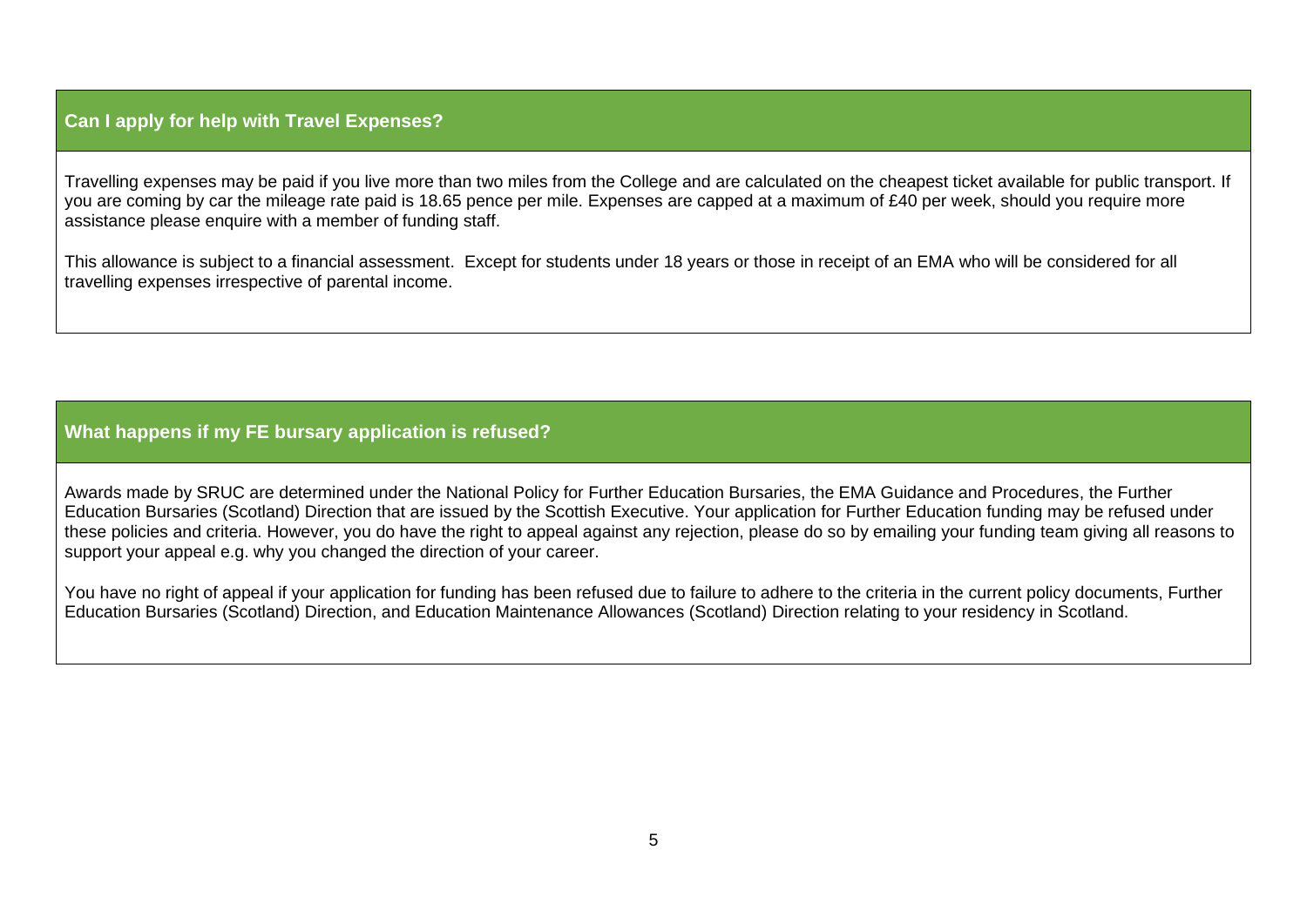**I am a lone parent and need to put my children to a nursery/childminder while I am at college. Is there anything to help with childcare costs?**

If you have children, then you can claim assistance with your childcare costs. They must be a registered nursery/childminder and you can only claim costs for the days when you are timetabled to be in college or in a mandatory work placement as part of your course. Payments will not be paid if you do not regularly attend class / work placement. Applications for support from the Childcare Fund are income assessed.

Lone parent students who pay all or part of the cost for registered childcare can receive up to £1,215.00 a year in the form of a Lone Parent Childcare Grant. This is not income assessed however a student must provide proof that they are a lone parent with registered childcare expenses. Students who receive childcare funding from any other source should not apply for this grant (e.g. childcare element of working tax credits). If lone parents have childcare costs in excess of £1,215.00 then they will be considered for additional support from the Discretionary Childcare Fund, however this element of support will be income assessed.

## **Do you have any other funds available to all students?**

## **Discretionary Fund**

The purpose of the Discretionary Fund is to assist students who endure financial difficulties while attending college. It is used mostly to assist students who have their own accommodation and require assistance in paying their housing costs and associated expenses. Students need to be aware that funds are cash limited and any award made, will likely be insufficient to cover your full housing/rent costs. Students who apply must:

- 1. Have previously applied for Bursary (even if not been awarded a Bursary).
	- and
- 2. Be able to provide official documents to support any claim for additional financial support.

The amount each student receives will be dependent on their personal circumstances.

Students do not need to repay this fund; however, money is limited so not all applications are successful.